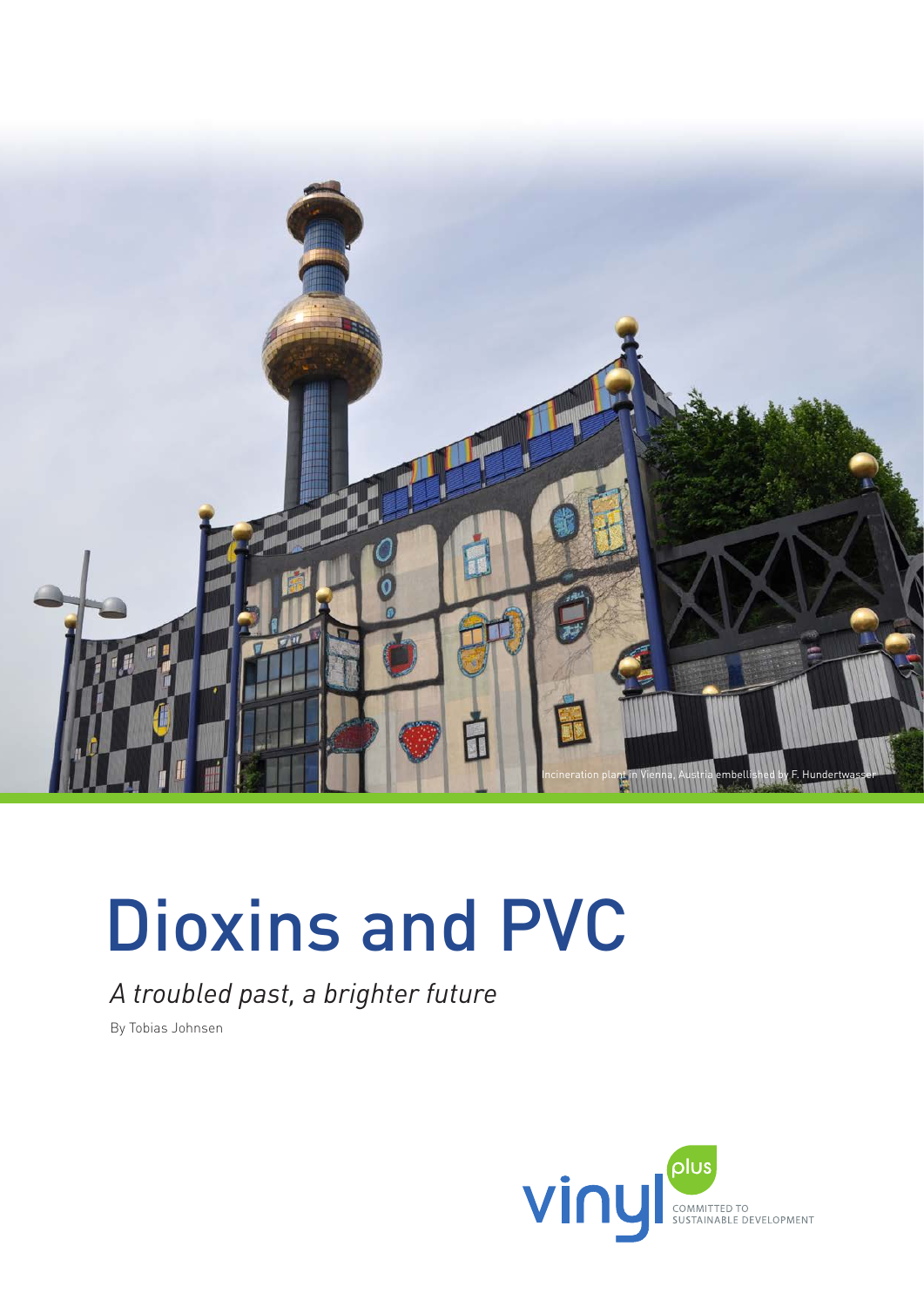

*PVC manufacturing plants were once blamed for spewing out poisonous dioxins, and labelled "dioxin factories" by Greenpeace. This no longer the case, thanks to a concerted effort by industry and regulators. Today, the European PVC industry accounts for 0,1% of the total dioxins emitted by human activities.*

Dioxins. The word in itself sounds ominous. And for the average citizen, dioxins spell trouble. One might remember the Seveso Disaster in 1976, when a chemical factory exploded in northern Italy and exposed the nearby human and animal population to a dioxin-laden cloud. Perhaps an image of the grueling results of the dioxin-contaminated herbicide Agent Orange sprayed by the U.S. in the Vietnam War is conjured. A younger person may recall Viktor Yuschenko, the Ukranian President whose acne-scarred face appeared on the news after he was poisoned by what is widely suspected to have been dioxin in 2004. Horror stories abound, and with good reason. Dioxins encompass a group of chlorinated organic substances with similar chemical structures, known to cause cancers, skin disorders and damage the

immune system, among other harmful effects.<sup>1</sup> To make matters worse, dioxins bioaccumulate, are toxic at low levels and do not degrade easily.

Dioxin formation is a complicated matter, explained by different but overlapping theories. The short version is that they are unintended byproducts of industrial processes that contain chlorine, or when chloride matter is burned. This means that both human and non-human activities contribute to dioxin emissions. One side of the coin is thus man-made actions such as industrial production, incineration of waste or even burning wood in the stove to keep warm during winter. The other is forest fires, volcano eruptions and other activities outside the human domain of action.

1 The technical terms are polychlorinated dibenzo-p-dioxins (PCDDs) and polychlorinated dibenzofurans (PCDFs), a group of 210 compounds with similar characteristics—the only difference being where on the rings the chlorine atoms are attached.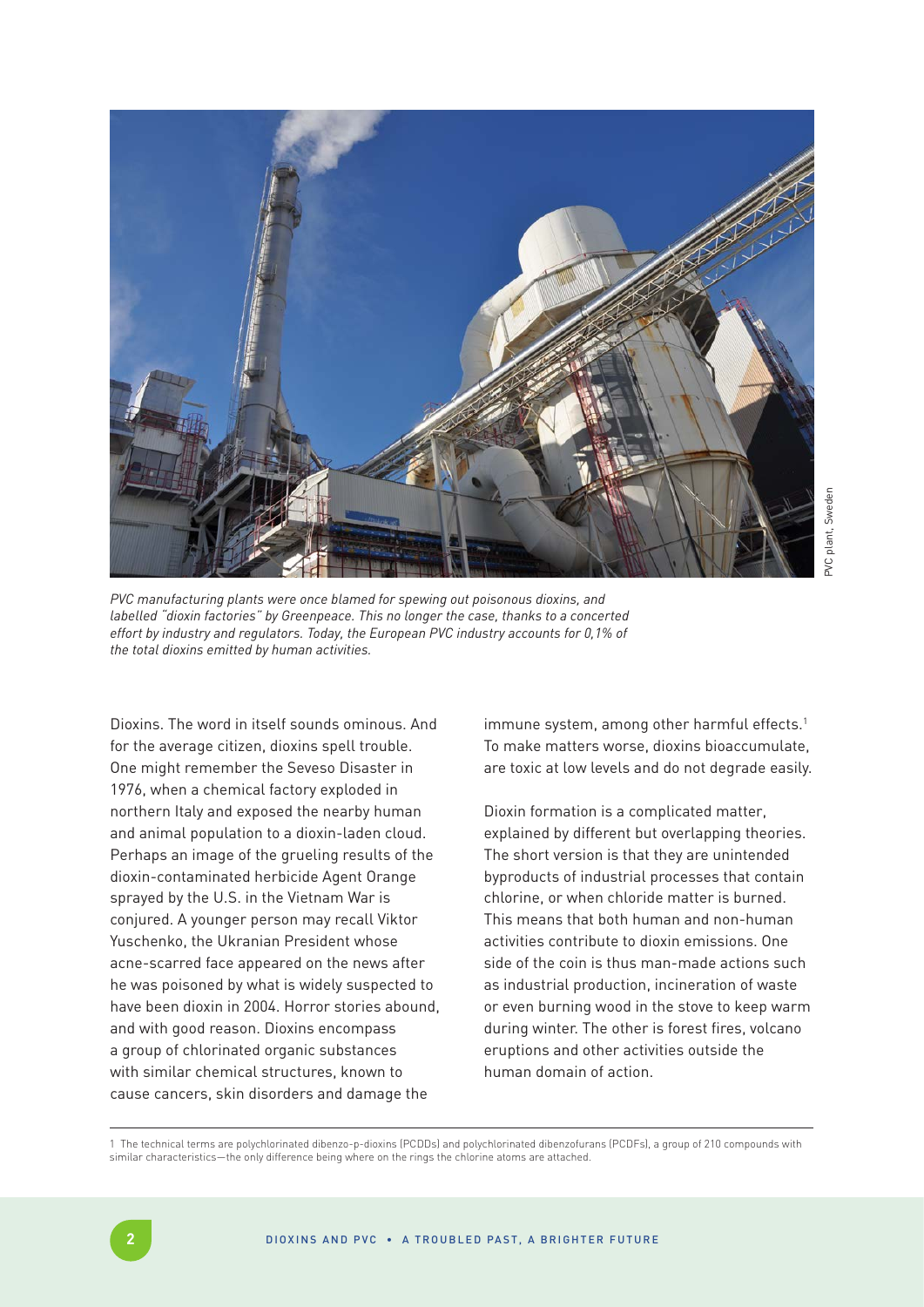# **A success story**

Naturally, most attention has centered on the dioxins for which humans are responsible. The first concerns date back to the late 1800s, when laboratory workers developed chloracne after being exposed to dioxins. Yet it was not until the aforementioned Seveso Disaster that the issue took forefront. A year later, a Dutch scientist found dioxins in fly ash from municipal waste incinerators in the Netherlands. It became clear that dioxin formation is exacerbated by incomplete combustion, the presence of fly ash or transition metals as catalysts. Also, scientists discovered that dioxins appear whenever carbon, hydrogen, oxygen and chlorine react together at temperatures between 300 and 500 °C. Conversely, dioxins are destroyed above 900 °C.

Through the 1980s and 1990s, dioxins were increasingly put under scrutiny. The main villains were the chemical and steel and iron industries as well as combustion of municipal and chemical waste. Yet the recent history of dioxins,

at least in the industrialized world, is actually much more positive. One could go as far as to call it a success story. Since the emission of dioxins from industrial production and waste incineration peaked in the 1980s, authorities and industries have enacted measures that have led to dramatic cuts. In the European Union, industrial emissions have been reduced by up to 90 % since the 1980s. A look at figure 1 shows the impressive progress in Germany, Europe's largest economy.

In the US and Japan the reductions are equally remarkable, as documented in figures 2 and 3.

For one thing, legislation has been passed to make incineration of waste a much cleaner affair. Large, centralized facilities with mandatory technologies to clean flue gas and fly ash have replaced obsolete incineration plants and landfills in many parts of the world. Just as importantly, industries have shown responsibility and done their part to curb emissions.



*Germany, which is Europe's largest economy and ranks fourth in manufacturing worldwide, has successfully tackled dioxin emissions.*



*Until recently the world's largest economy and manufacturing nation, U.S. dioxin emissions have dropped tremendously since the 1980s.*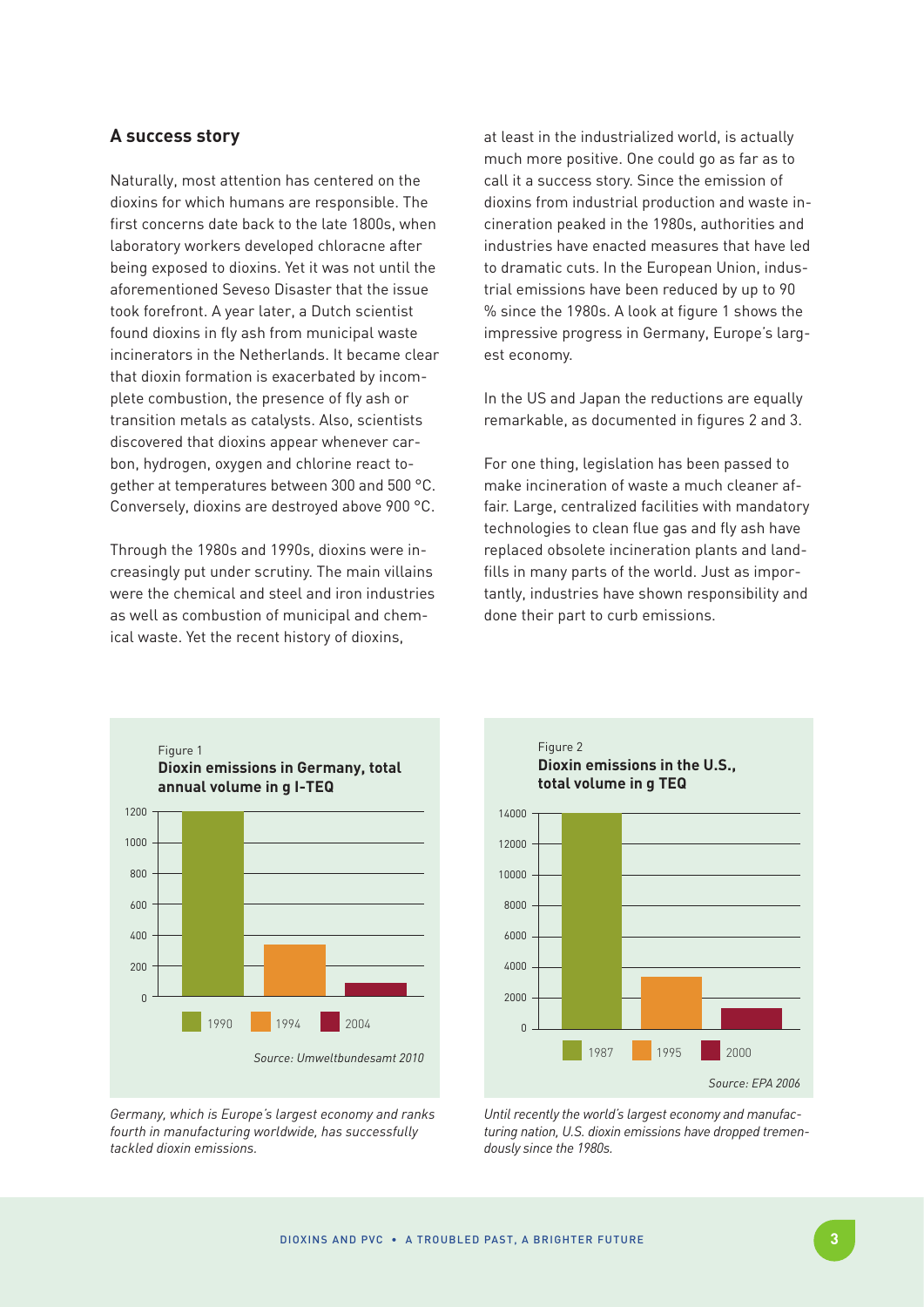

*Between 1997 and 2010, Japan's dioxin emissions plummeted.* 

# **From "dioxin factories" to clean-tech**

PVC and dioxins is a couple with a history, to say the least. In the 1980s and especially in the 1990s, when the debate over dioxins reached a boiling point, PVC was blamed by some as the major culprit for the emissions. Greenpeace summed up the general view in a paper from 1993: PVC manufacturing simply equated "dioxin factories." Or put even more bluntly – if we get rid of PVC, we get rid of dioxins.

The critics had a point, partly because of the material's chemical composition. Since PVC is chlorine-rich it contributes to dioxin emissions when produced and disposed of. However, much has been done on at a European level to make PVC production a cleaner affair. Currently the European PVC industry accounts for around 0.1 % of the total dioxins emitted by human activities.

Again, this is the result of both industry and lawmakers. European PVC resin manufacturers committed as early as 1995 to a charter to tightly limit dioxin emissions during manufacturing, and to periodic verification. Manufacturing is also tightly controlled by Best Available Techniques provisions and EU regulations. And in 2000, representatives from all parts of the production value chain joined forces and formed Vinyl 2010. Inviting representatives from the EU authorities and being externally audited, the partnership continued the 1995 charter and set a number of new, ambitious sustainability goals to be met by 2010 on a voluntary basis. Having met all goals, the partnership decided to continue under the new moniker VinylPlus, with new targets for 2020. In regard to dioxins, VinylPlus "will help to ensure that persistent organic compounds do not accumulate in nature and that other emissions are reduced."2 As such, the real problem is not on the manufacturing side – it is what happens to the PVC when it leaves the factory, and especially when burned in uncontrolled settings.

2 VinylPlus 2011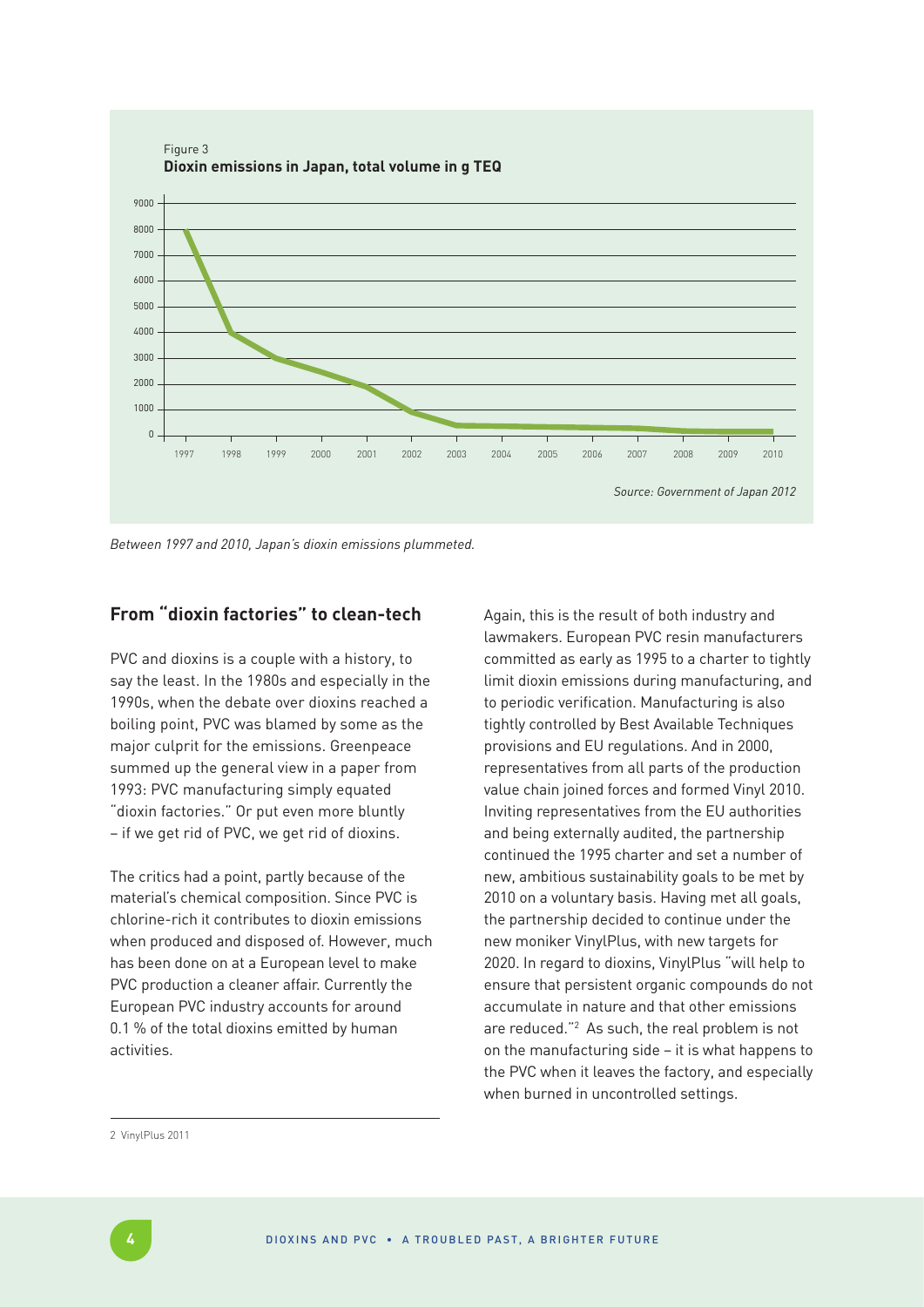

*In modern, centralized waste incinerators, dioxin formation is no longer a problem. Due to its high chlorine content, PVC has taken much flak for contributing to dioxin emissions when incinerated. However, science documents that the volume of chlorine in the waste has far less influence on dioxin formation than factors relating to the combustion process, namely temperature, residence time and oxygen concentration.*



PVC plant, Norway

Incineration plant, Denmark

## **Uncontrolled combustion – the main issue**

PVC is ubiquitous. Highly flexible, cost-effective and easily manufactured, the plastic is used for building materials, medical devices, cable sheathing and auto parts to name just a few examples. Though the European PVC industry has done much to increase recycling, most still end up as waste which has to be disposed of one way or another. While PVC accounts for only 0.7 % of the total waste handled by municipal incinerators, the material contributes 40 to 70 % of the chlorine input. Thus, the groundwork is laid for high dioxin emissions. When treated properly, however, PVC waste is not an issue.

In a new, yet unpublished scientific study funded by the European Council of Vinyl Manufacturers and conducted by researchers at Zhejiang University in China – under the direction of renowned professor Alfons Buekens – over 200 studies on PVC and dioxins in combustion and

fires are reviewed. The overall conclusion is that PVC does not represent a problem in modern municipal solid waste incinerators. Here, the high temperatures, controlled oxygen levels and technologies to clean fly ash and flue gas ensure that dioxins are eliminated and that chlorine can be extracted either as hydrogen chloride soluble in water or as neutral salt. Further, while PVC's chlorine content does influence the formation of dioxins, other factors relating to the combustion process, such as temperature, residence time and oxygen concentration, are far more important. In other words, there is not a reciprocal relationship between the chlorine content and dioxins. If all PVC was eliminated from the waste, dioxins would still be formed. This is in line with both the European Commission's 2000 *Green Paper on the Environmental Issues of PVC* and previous research. Clearly, the main issue is what happens outside the modern municipal waste incinerators.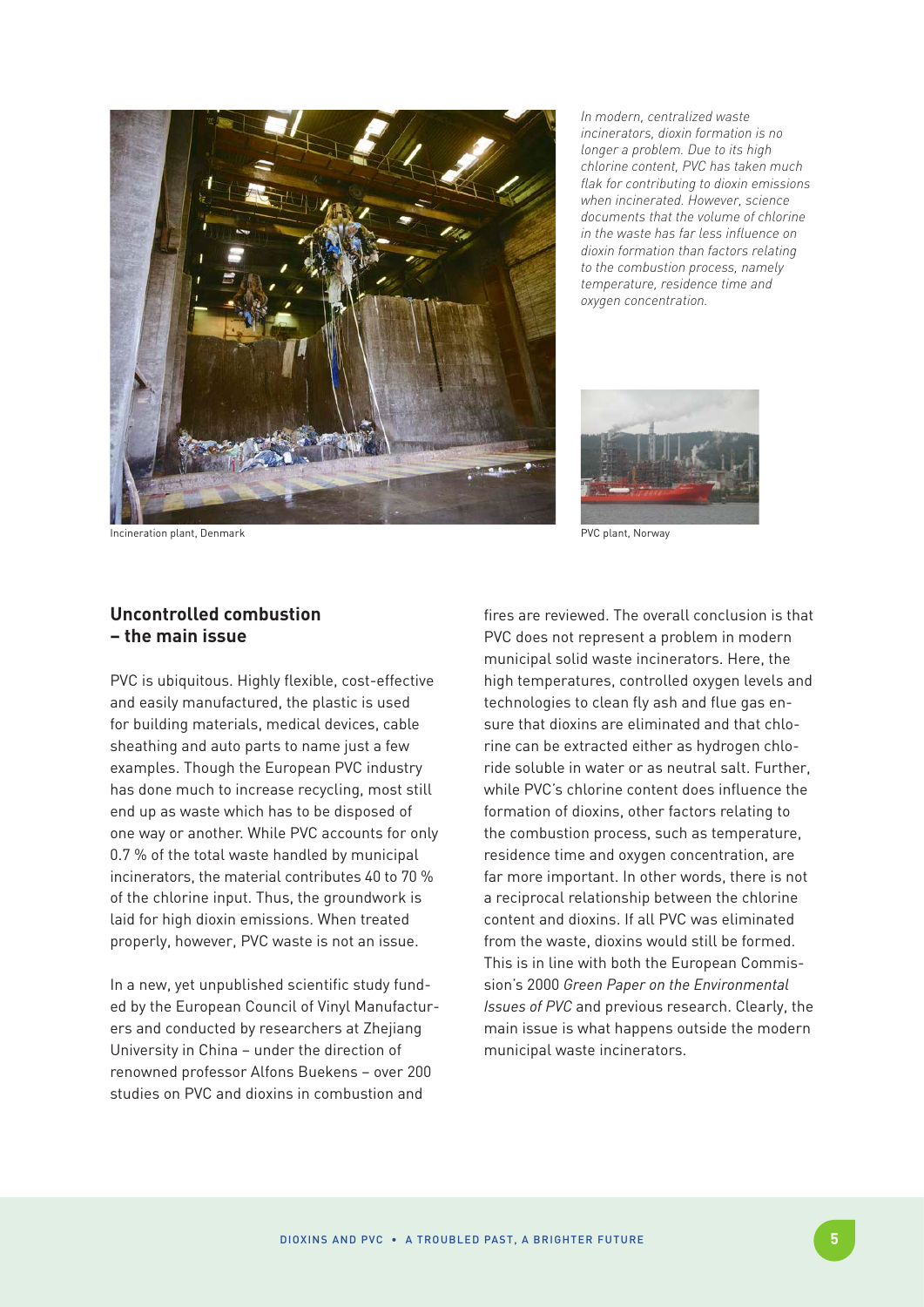



*Open "backyard" burning of household trash is bad for the environment and should be eliminated. It produces dioxins, in part due to the chlorine content in the trash. Though the chlorine-rich PVC contributes, dioxins would still be emitted if the plastic was excluded from the waste: most household trash contains chlorine, especially in the form of common salt. Other byproducts of open burning include particle pollution and cancer-causing polyliclc aromatic hydrocarbons.*

#### *Medical waste burned onsite*

One aspect is medical waste. PVC only accounts for 5 to 15 % of all medical waste but represents a serious problem if burned onsite. The often small and outdated furnaces at hospitals are simply not equipped to handle dioxins nor other forms of air pollution for that matter. Traditionally, onsite incineration has been regarded as an effective and sanitary way of disposing the often-contaminated medical waste, but the practice is in fact a major dioxin emitter. And with the rapidly increasing volume of medical waste worldwide, the authors stress that the shift to centralized incineration plants should be accelerated. However, this is mainly a problem in developing and BRIC countries. In the U.S. and European Union for instance, medical waste incineration is subject to strict regulation. Addditionally an increasing focus on the possibility to recycle PVC medical devices will in the future probably reduce the amount of PVC medical waste being incinerated.

#### *Backyard burning*

Another major concern is backyard burning of household trash, a widespread practice in the developing world and rural parts of the U.S. Whether burned in a stove, open barrel or furnace, this is a fail-safe dioxin generator due to the low combustion temperatures, poor air distribution and presence of chlorine from PVC and other sources, especially common salt. Other byproducts of backyard trash-burning include particle pollution, cancer-causing polycyclic aromatic hydrocarbons and harmful volatile organic compounds. In fact, the U.S. Environmental Protection Agency has categorized the practice as a serious health hazard.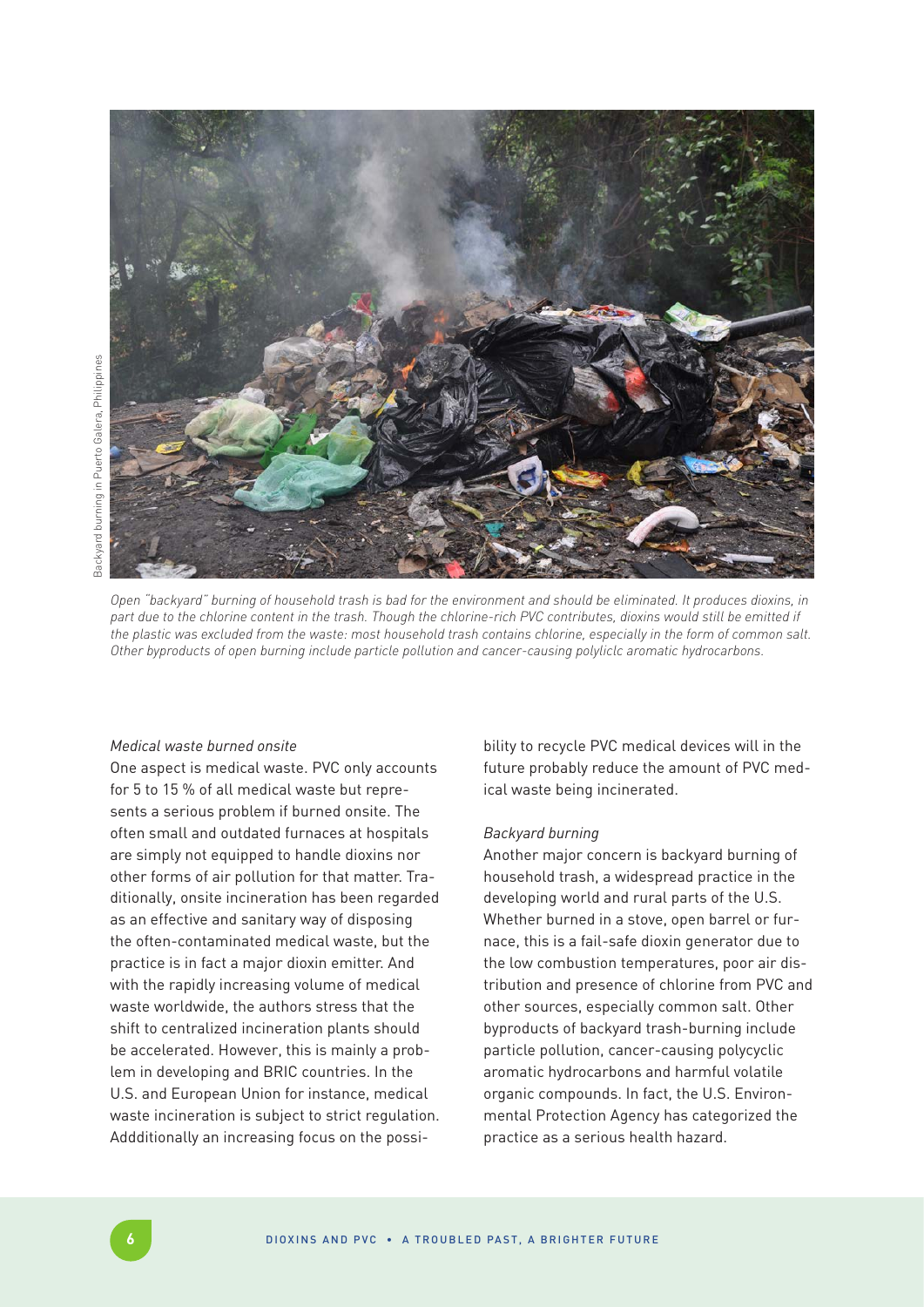#### *Cable burning*

In poor parts of the world it is still common to burn the plastic coating around cables to recover valuable copper wiring. PVC is a popular material for cable coating, due to its low cost, high flame resistance and electrical insulation. With chlorine, a catalyst (the copper) and carbon (the coating) present – in combination with the uncontrolled nature of the fire – cable burning will result in considerable dioxin formation. Fortunately, the practice is waning but still a problem that must be tackled.

## *Landfill fires*

Landfilling encompasses a common but highly problematic way to handle trash, not least because of fires above and below ground. Of the two, subsurface fires are the most problematic since they have temperatures ranging from 80 to 230 °C, far below municipal waste incinerators. Usually, PVC – in form of flooring, cable wires, pipes and rigid foils – contributes to about 40 % of the chlorine content in landfills, thereby facilitating dioxin formation. The combination of low temperatures, high chlorine content, incomplete combustion; heterogeneous, compacted and poorly mixed materials, moisture, and lack of oxygen make subsurface landfill fires a fertile breeding ground for dioxins. However, more studies are needed to assess the combined effects. Policies to discourage landfilling of waste have been in place in the EU and other developed parts of the world for many years, with some success e.g. in Germany. More should be done, be it only because landfilling plastics is a waste of non-renewable resources.

# *House fires*

Houses are increasingly equipped with PVC, in form of piping, flooring, window frames, wire insulation etc. This poses a problem in the event of fire. However, PVC is not the only culprit here. Since many other building materials contain chlorine, they will inevitably generate dioxins when burned uncontrolled. In fact, the authors point to several studies which show that the potential for dioxin formation is similar for PVC and wood. In terms of general toxicity and fire, the hydrogen chloride released by PVC is considerably less dangerous than the acrolein and hydrogen cyanide released by wood, nylon, leather and wool. Also, the high chlorine content of PVC reduces ignitability and heat generation. The material thereby possesses much valuable self-extinguishing properties in case of fire.

Incineration plant, Denmark